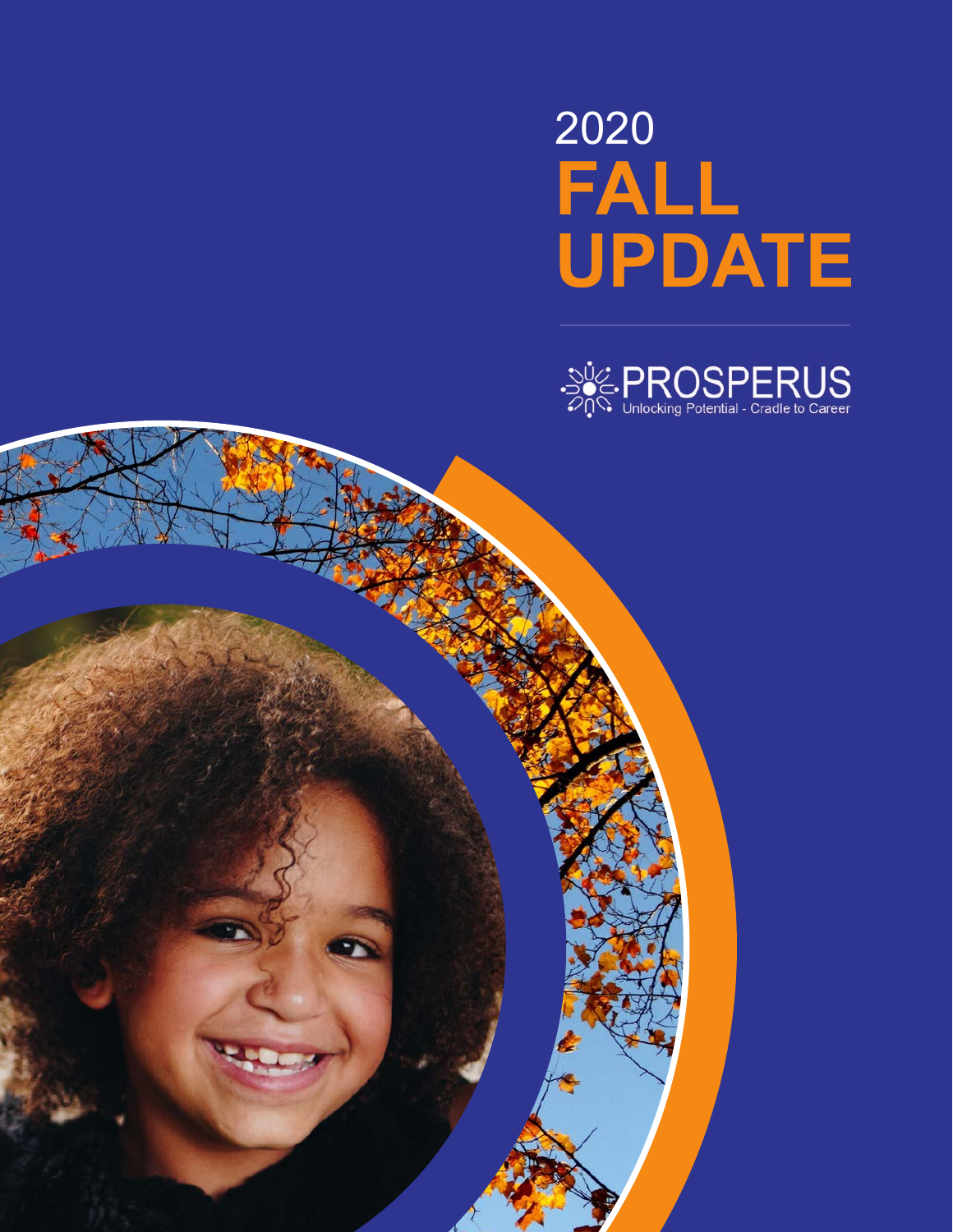### **Contents**

- [Message From Chairs](#page-2-0)
	- [What is ProsperUs?](#page-3-0)
		- [Cradle to Career Community Vision](#page-4-0)
			- [What We've Accomplished Since Coming Together](#page-5-0)
				- [Community Action Network Working Group Recruitment](#page-6-0)
				- [What is a Working Group?](#page-7-0)
				- [Youth Community Action Network \(Y-CAN\)](#page-7-0)
				- [CAN Working Group Interim Evaluation](#page-9-0)
				- [Career Success Report](#page-9-0)
				- [Capacity Building](#page-10-0)
			- [Investors Table](#page-11-0)
		- [COVID-19 Impacts and a New Roadmap for Our Collective Action](#page-11-0)
	- [2021 Roadmap](#page-13-0)
- [ProsperUs Members](#page-14-0)

*ProsperUs is committed to inclusivity and the respect of all people as they take action to end childhood poverty with the community. As part of this commitment we acknowledge that the land on which we gather is the traditional territory of the Three Fires confederacy of First Nations, comprised of the Ojibway, the Odawa, and the Potawatomie.*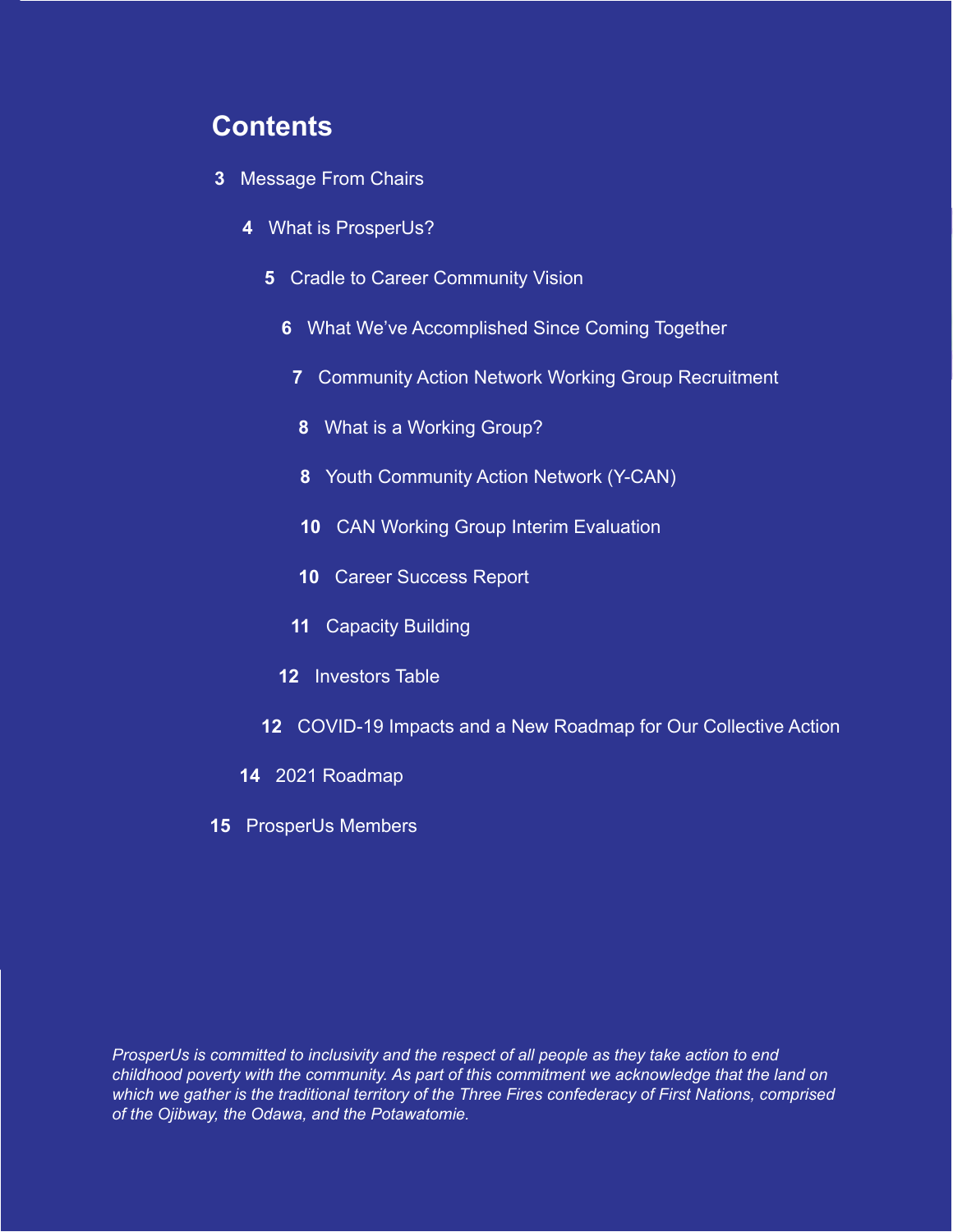### <span id="page-2-0"></span>**Message From Chairs**

**Janice Kaffer:** Many in the community know me through my work at Hôtel-Dieu Grace Healthcare (HDGH), our region's only post-acute community hospital. I have been the President and CEO at HDGH now for just over six years, and it is a job I love. The work we do there, the mission that we have to serve our community and our commitment to those who are vulnerable, marginalized, and in need of extra help and support is what brought me to

the work of ProsperUs a number of years ago. You may ask, what does a community-oriented collective impact approach to addressing (and hopefully solving) intergenerational child and family poverty have to do with a hospital. Well, lots. For instance, in our role as the lead agency for the delivery of Child and Youth Mental Health, we know that what happens in a hospital or treatment centre is only part of the solution to mentally well children and families. Other contributors are neighbourhoods, communities, schools, and family supports. In these areas, the work and energy of ProsperUs is critical.

I am also a mom and an Amma to three wonderful children who are blessed to have what they need to be healthy in all the social determinants of health. Not every child has that, and I see it as our community's job to change that. In the past year and a bit, there has been a lot of work advanced in three priority neighbourhoods: Downtown Windsor, West Windsor, and Leamington. I've seen the Community Action Network working groups take shape and begin to articulate a vision for change from a resident perspective, sharing what exactly is needed for children and families in these neighbourhoods to thrive. I know there is much more to come, and I look forward to what's ahead. My time as Co-Chair will come to an end soon, and I will be proud to say that I have had a small part in making the future better for children in Windsor-Essex. Join us and be part of that too.

**Jim Inglis:** As Co-Chair of ProsperUs and Regional Vice President at BMO for Windsor Essex Chatham, supporting communities in need is of the utmost importance to me. I became involved with ProsperUs because I strongly believe in what this organization is looking to achieve – making real change for children and youth by developing and providing opportunities to those who may not otherwise have them. With ProsperUs, we aim to offer every young person a fair advantage, give them encouragement and support though our Cradle to Career initiative, inspire them through discussion, create optimism about what they can become and increase their self-esteem.

By spending time with Community Action Network groups, and listening to local residents and their stories, it is evident that the work we are doing is very important and that it is making a difference by creating solutions that we can implement. However, effective change can only come from looking at things differently, promoting inclusivity, partnering with various organizations with similar values and goals, and encouraging strong local resident engagement.

I am fortunate that my two children have had many barriers removed, barriers that many other children still face today. So I am personally committed to doing something about removing those barriers for others. I'd encourage everyone to join us in this pursuit. Let's own this chance to be part of the solution!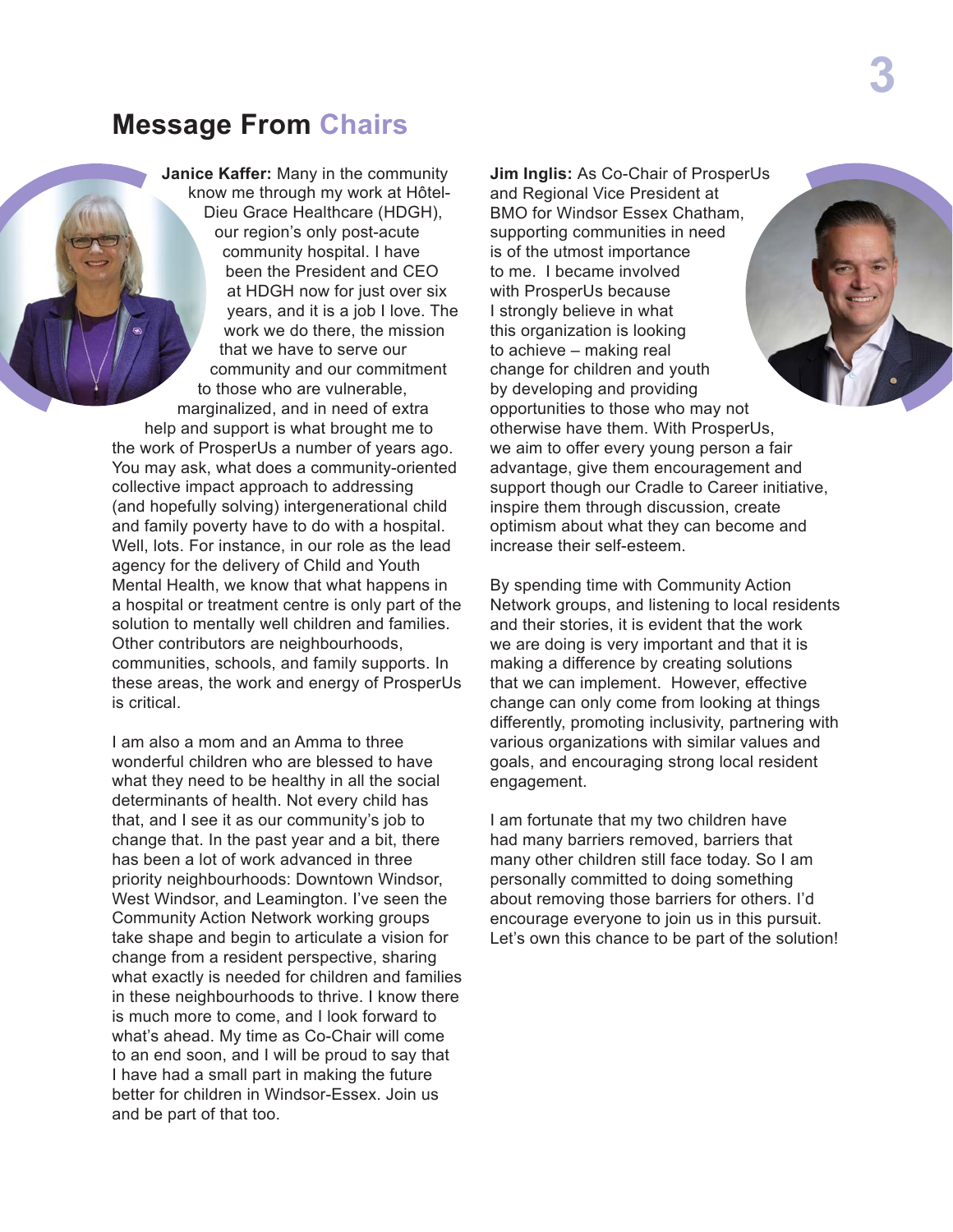## <span id="page-3-0"></span>**What is ProsperUs?**

ProsperUs is a collective of fifty systemleading organizations that have come together to tackle the complex problem of youth opportunity in Windsor-Essex County. We are going to transform our region for the better by utilizing a Collective Impact framework. Collective Impact is a new approach for our community to tackling old and complex problems to change the conditions in our community. It differs from traditional collaboration or isolated programmatic impact in that all partners align their efforts to a common framework of activities. Perhaps more importantly, the partners also mutually agreed upon evaluation with a commitment to prioritizing the overarching goal ahead of any one particular organizational agenda.

In 2018, a Leadership Council was convened of leading organizations to guide the initial phases of the project and to agree to a common agenda to ensure that children, youth and families have opportunities to succeed in Windsor-Essex County. It was agreed that United Way/Centraide Windsor-Essex County would take on the Backbone role and steward the process and key activities forward on behalf of the collective. To achieve this goal, a Cradle to Career strategy was agreed upon as the overarching process with six measurable milestones identified that would help ProsperUs measure its success.

Deploying this strategy to the whole region would be overwhelming, even for the system leading institutions involved. As a result a place-based neighbourhood focus was implemented, targeting areas of greatest need first. This process would allow ProsperUs to elevate resident voices to all aspects of the solution design process through Community Action Networks. Ensuring the voices of those impacted most are entrenched in our work.

ProsperUs then identified high priority neighbourhoods. An unprecedented data sharing process was undertaken and a Youth Opportunity Index was created which identified that Downtown Windsor, West Windsor and Leamington were the areas of greatest need. These neighbourhoods became the starting point for ProsperUs work.

To find out more about Collective Impact, the process of convening, data sharing and research, as well as the Youth Opportunity Index that led to ProsperUs making key decisions, please see the [Coming Together Report](https://weunlockpotential.com/comingtogether/) on the ProsperUs website.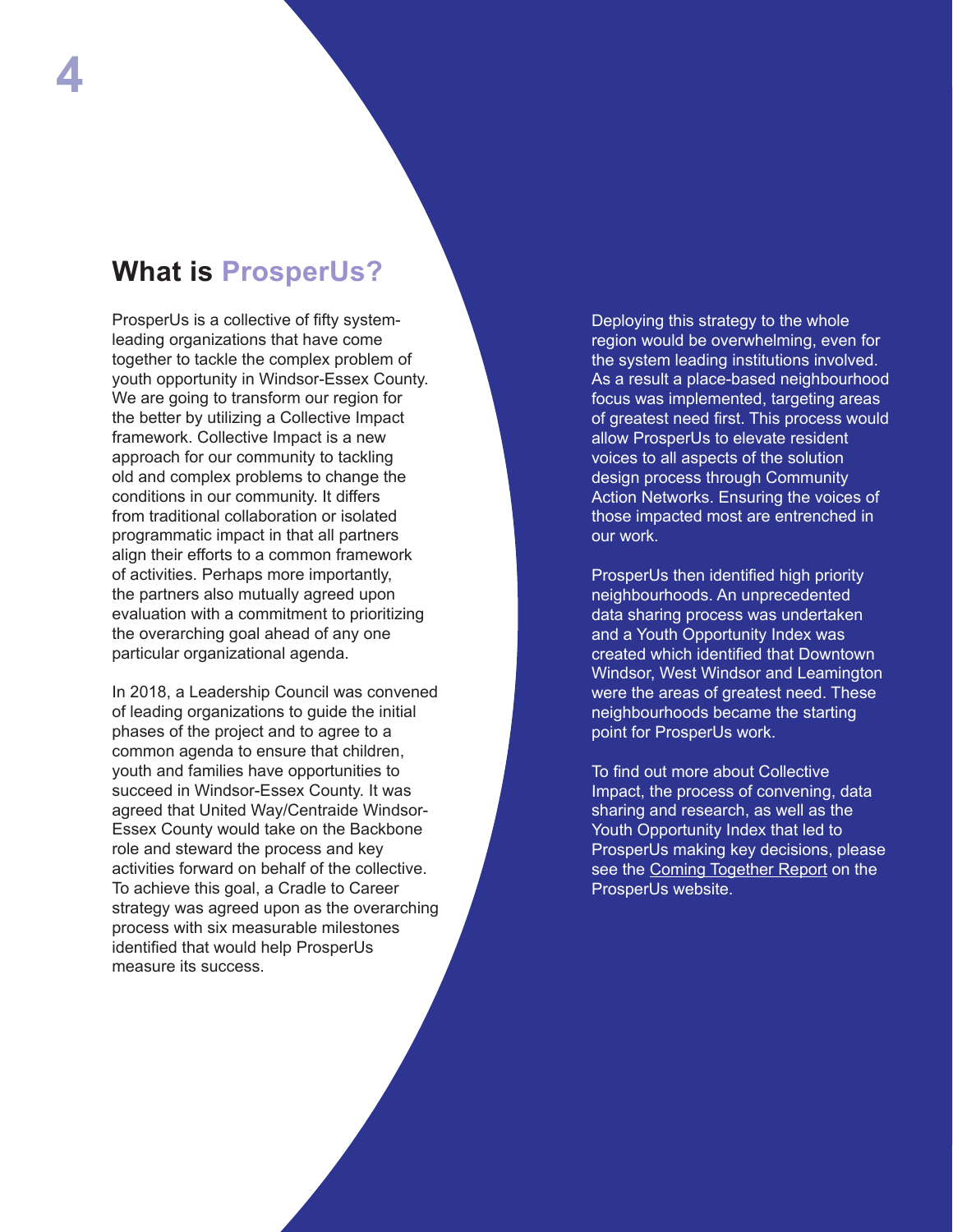## **Cradle to Career Community Vision**

<span id="page-4-0"></span>

#### **Foundation of Success**









**5**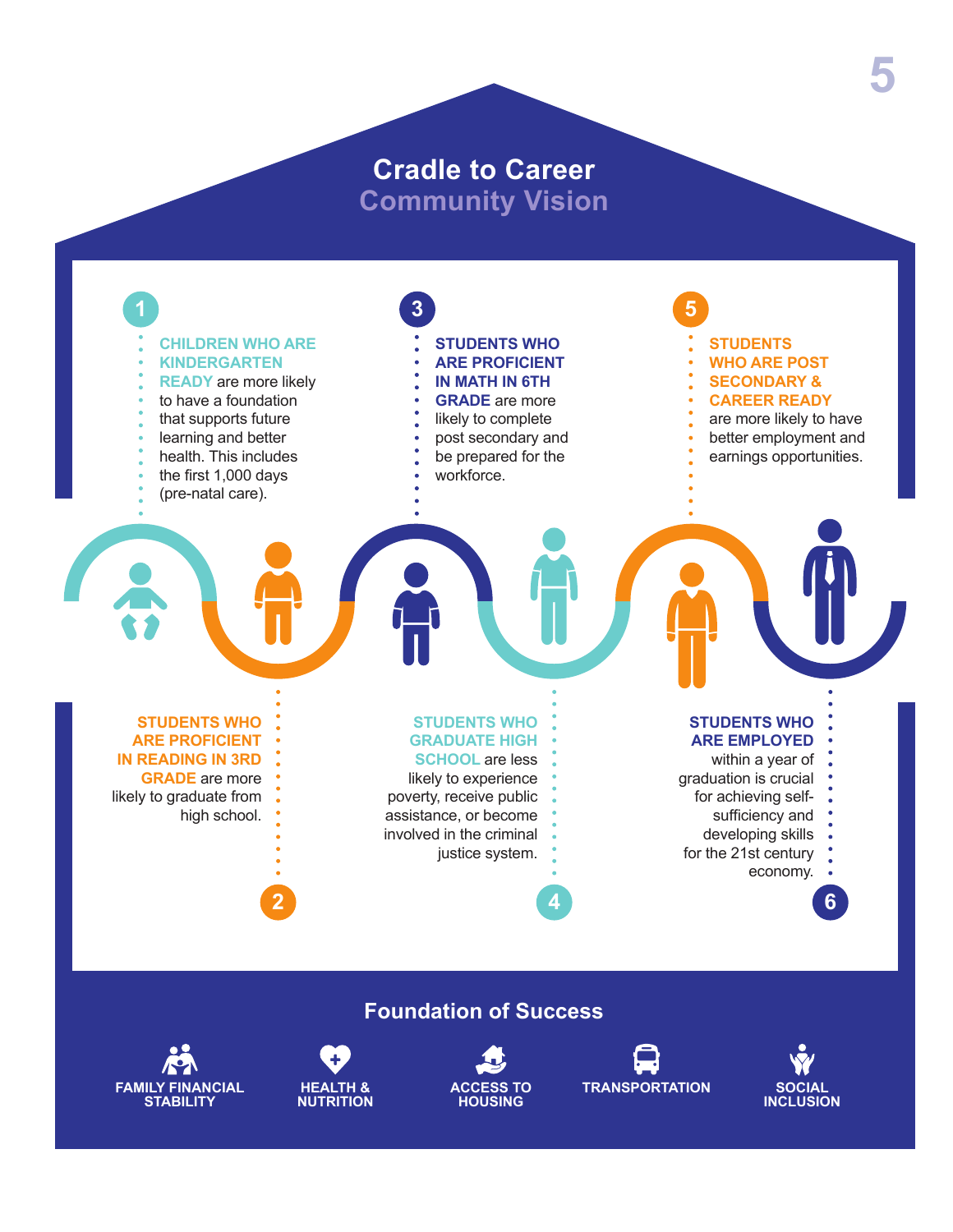## <span id="page-5-0"></span>**What We've Accomplished Since Coming Together**

The data collected for the [Coming Together Report](https://weunlockpotential.com/comingtogether/), clearly pointed to the greatest challenges being concentrated in three areas: West Windsor, Downtown Windsor, and in the municipality of Leamington. These communities were the ones that ProsperUs selected to begin its work.

#### **ProsperUs High-Level Process**

After selecting the communities with the greatest barriers, ProsperUs began a process for arriving at fully-funded, actionable solutions to tackle these challenges. The first wave of programming was intended to be in place for Fall 2020. Unfortunately, COVID-19 disrupted that process.

#### **Development Process**

**COMMUNITY DATA**

**COMMUNITY ACTION NETWORK**

**LEADERSHIP COUNCIL APPROVAL**

**INVESTORS TABLE FOR FUNDING**

**DEPLOY SOLUTION IN COMMUNITY CONTINUOUS IMPROVEMENT PROCESS IMPLEMENTED**

**RESULTS REPORTED**

The first step was bringing together all of the available data in our community. This data was then presented to the newly formed Community Action Network (CAN) Working Groups. These groups are the resident-led, neighbourhood-based teams whose input forms the basis for driving communitydesigned solutions. At a high level, based on the residents' experience in their neighbourhood, they will support the identification and prioritization of barriers to success faced by children, youth, and their families and co-design solutions with key delivery agencies and system experts. Bringing together these CAN Working Groups and supporting them through COVID-19 has been the bulk of ProsperUs work over the last year.

When the solutions are identified, they are forwarded to the Leadership Council to ensure that they align with the common agenda of ProsperUS and to secure system-level support to drive that solution to positive outcomes. From there, the solutions and their business cases are forwarded to an investors table. This table will be a collaborative of foundations, funding-based non-profits, businesses, philanthropists, and government partners willing to financially sustain the work over multiple years. Based on the funders' mandates, capacity, and alignment, they select solutions they can best support over the long term.

Once solutions have been identified and funded, the continuous improvement process begins. This process is made up of two elements. The first element is the evaluation framework which will align program measurement with local, provincial, national and international indicators to measure ourselves against. Unlike the traditional approach of collecting data, which often required under-resourced agencies to take time and energy away from their work, ProsperUs will be internalizing this evaluation work within the Backbone team while leveraging technology to streamline processes and analysis.

To ensure that service organizations can achieve success and meet the targets and objectives needed to move a system-level objective, capacity building will be provided by the Backbone organization. This capacity building will be designed to strengthen their teams' skills, improve the breadth and quality of service, and build resilience in the social service sector in Windsor-Essex County. Some of this capacity building has already begun and is outlined later in this report.

The results of these processes will be reported back to the community in annual reports, open data portals, and through a variety of traditional and social media channels including the ProsperUs website [www.weunlockpotential.com](https://weunlockpotential.com/).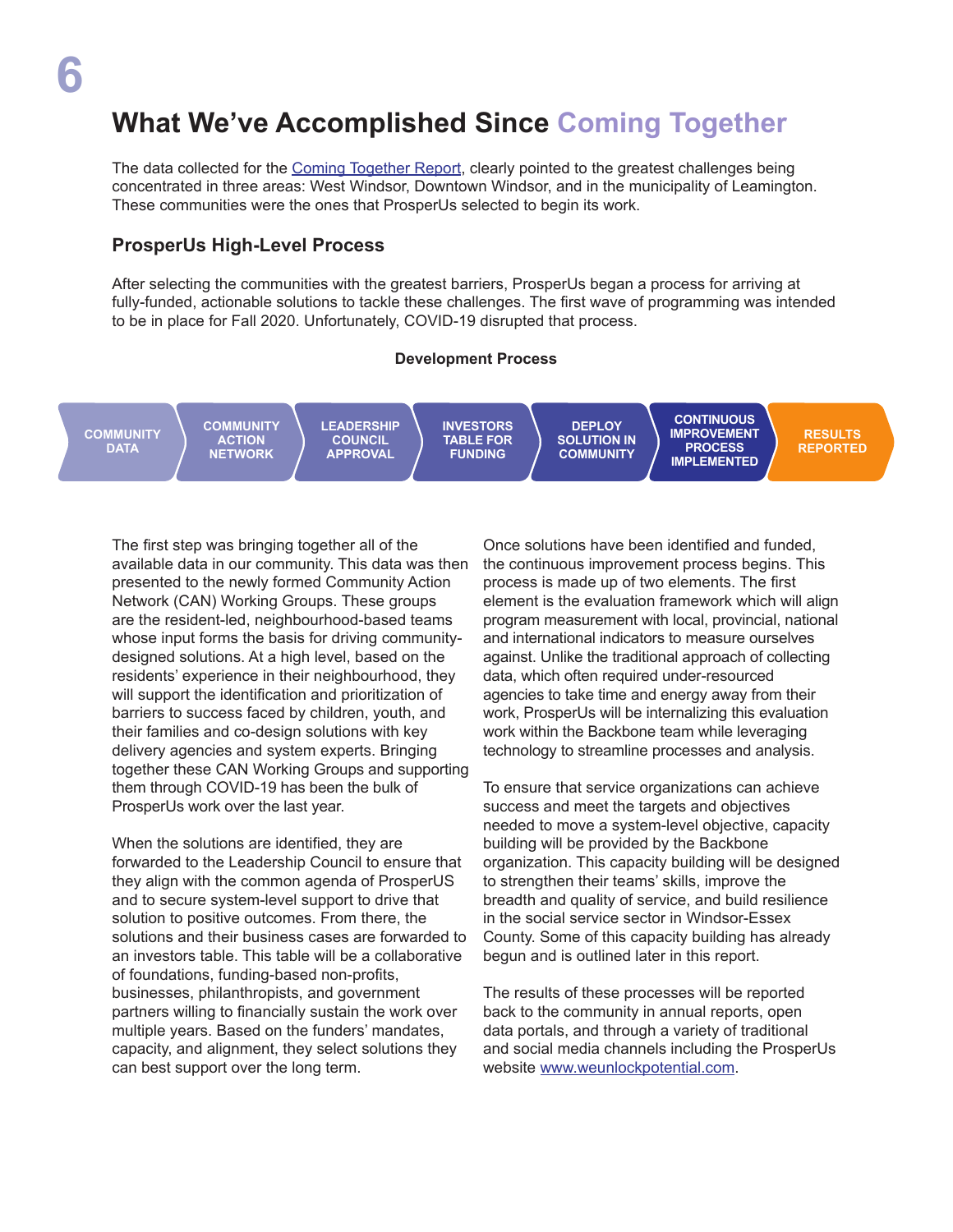# <span id="page-6-0"></span>**Community Action Network Working Group Recruitment**

Just as we were releasing the Coming Together report, we began recruiting residents to participate in the Community Action Network (CAN) process. These resident-led working groups are key to creating positive impact and empowering priority neighbourhoods.

The recruitment process, including an extensive engagement and outreach process took several months. Materials were translated into four other languages (French, Mandarin Chinese, Arabic and Spanish), and from August to October, Backbone and ProsperUs partner staff and volunteers reached out to parents and families who do not normally participate in community processes.

Through this outreach process, 111 community members put their names forward to fill an initial 36 seats at the CAN working groups. A series of getting-to-know-you meetings were held in the fall of 2019 to share plans, expectations, and hopes for the resident collaboration process. These residents are the true "context experts" for the experience of living in their community and that expertise will guide and shape our process.

The goal of this pilot phase was to focus on early school years related to Milestones Two and Three (grade 3 and grade 6 academic success), so CAN applicants were screened based on their lived experience, backgrounds, whether or not they had children in school, as well as demographic alignment with the broader neighbourhood. As a result, the resident make-up of the CAN Working Groups is reflective of the diversity of the neighbourhoods they live in.

Recognizing their expertise, ProsperUs wanted to ensure that all members can participate without facing barriers. All members receive an hourly stipend for their time, transportation and childcare support for those who need it, translation services for those facing language barriers, and meals at the meetings for both the participant and their children. When COVID-19 forced us to change our process, members were supported at home through the lock down this spring, while meetings shifted online, support was provided for technology and internet access.

To support and guide these groups, facilitators and one of the two co-chairs for each working group were recruited from amongst the ProsperUs partners. Staff stepped forward and volunteered their time from Windsor Essex County Health Unit, Windsor Police Service, Children's Aid Society, HDGH's Regional Children's Centre, Workforce WindsorEssex, and local branches of the Royal Bank of Canada (RBC). These partner organizations allowed these staff to flex their time to be able to meet with the Backbone team and residents. These facilitators and chairs along with the backbone team, lended their expertise and leadership, facilitated the meetings of the CAN Working Groups and helped guide them through the barrier identification processes.

As the CAN members began to get to know one another and grow more comfortable, the residents elected their own co-chairs from their membership. These individuals were recently introduced to the community. They are passionate and engaged in the work to support children and youth in their neighbourhoods. They have taken their seat on the Leadership Council and are an active and influential voice in shaping the process going forward.

#### **Community Outreach Process**

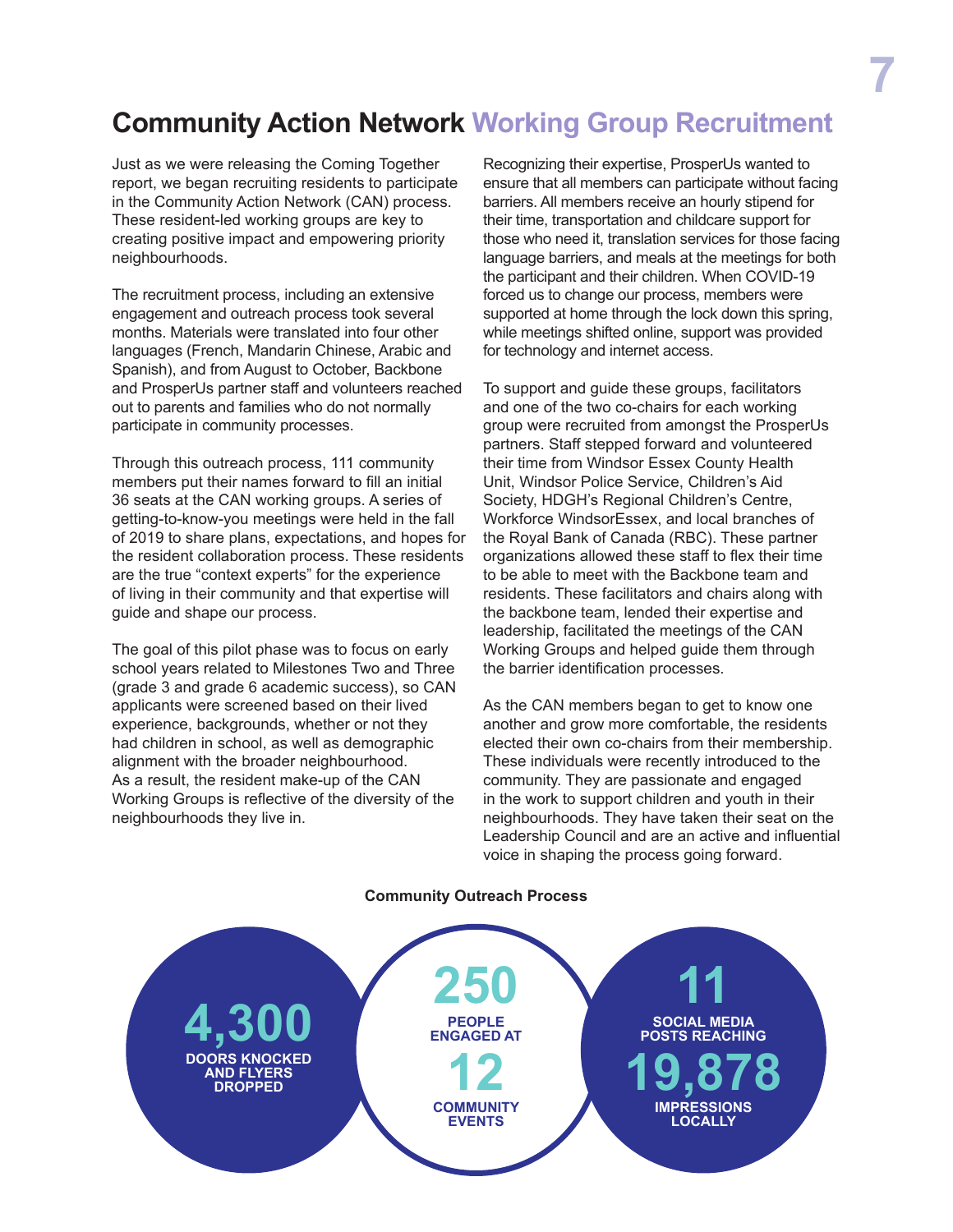## <span id="page-7-0"></span>**What is a Working Group?**



## **Youth Community Action Network (Y-CAN)**

In February of 2020, we repeated the recruitment process, but this time for youth ages 15 to 24. The opportunity to apply for membership was advertised widely on social media via targeted marketing services on Facebook, Instagram, and Twitter. There were 21 unique posts totaling 26,846 impressions. Our school board partners supported outreach through the high schools within the priority neighbourhoods with PA announcements, flyers, and guidance counselors and staff reached out to potentially interested students. The opportunity also went out to United Way's extensive contact list of local non-profits, and contact was made with other local high schools and post-secondary institutions to advertise the opportunity at their sites via announcements, public information boards, and guidance counselors.

Unlike the CAN Working Group members who were recruited by neighbourhood, 15 youth ages 15 to 24 were recruited from across the three neighbourhoods and convened at a single table. In total, 115 young people put their names forward and 15 were selected - five from each neighbourhood. The reason for such a small group was due to COVID-19. Although uptake from the call for membership was strong, the capacity of the Backbone team to onboard a large group of

youth was limited in the face of the new COVID-19 realities. We distributed seven Chromebooks and a number of headsets to members so they could participate digitally.

This initial cohort is moving forward with their process. Our hope is to recruit subsequent cohorts of youth to the Y-CAN to enable a level of peer mentorship within our process. Not only will the Y-CAN develop their own youth-designed and potentially youth-led solutions, but they will also be a way to vet the regular CAN Working Group solutions, answering the question 'Is this the kind of solution or support that they or their friends would use or attend?'

#### **CAN Working Group Process**

The CAN working groups have a membership of approximately 25 people. Each working group has 12 seats for residents of the community with lived experience on the issues they are addressing, referred to as context experts. They are the experts when it comes to living in their respective community. An additional eight spots are reserved for service providers who are frontline local organizations and non-profits that provide services to the community.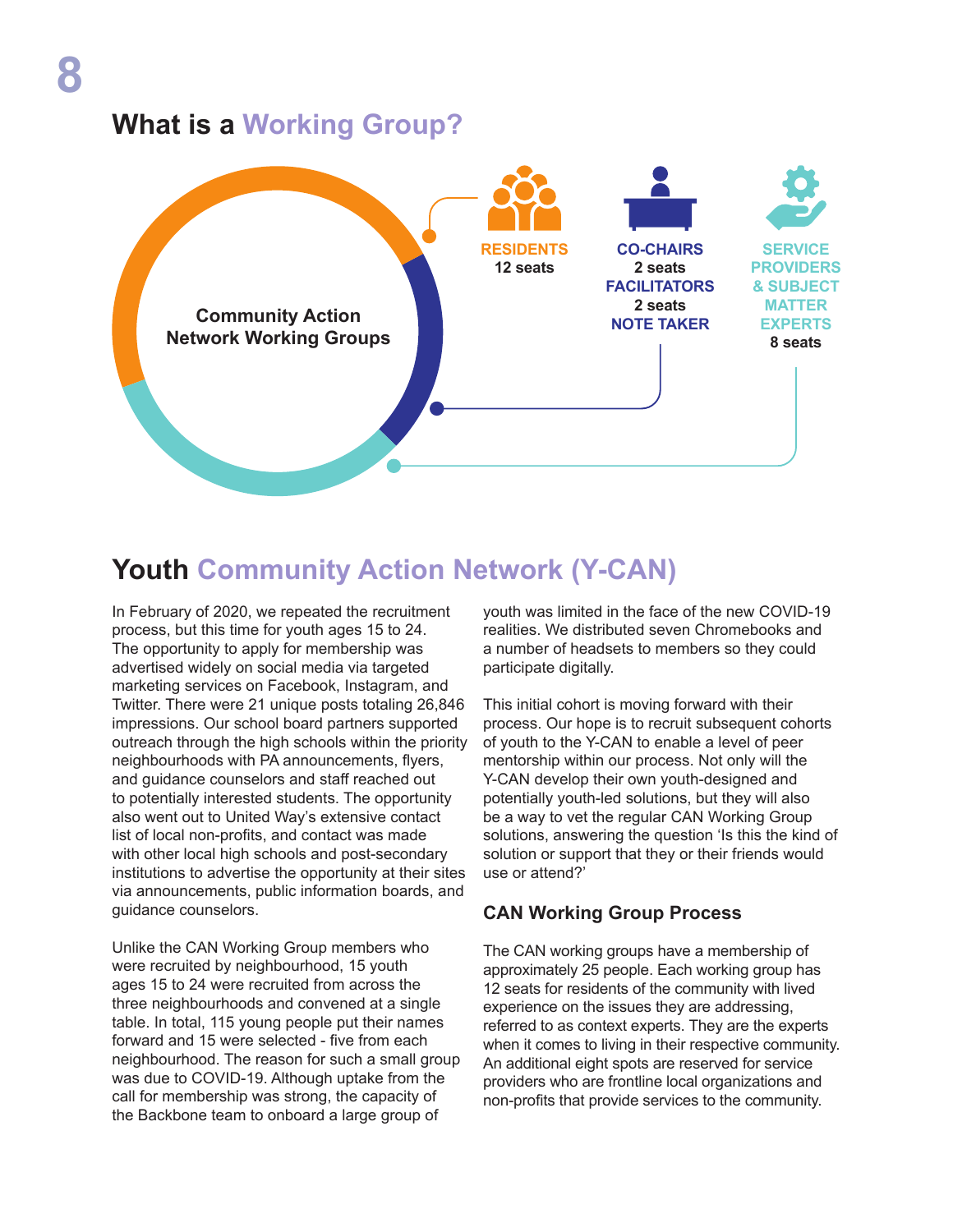They are referred to as content experts as they have knowledge of the reality, challenges, and opportunities for providing services in our community. Groups of system experts are engaged on an ad-hoc basis to bring in specific expertise or best practices as part of the design process.

Following their recruitment and initial "gettingto-know-you" meetings, the working groups verified their terms of reference, and the residents got to work. The Continuous Improvement team shared neighbourhood profiles, made up of in-depth data at a neighbourhood, school, and program level to help educate the residents on what the data is telling us, about the specific inequities and challenges of their community. This data sharing generated lots of discussion and questions from the resident members, this was the basis of their work - to question and verify the data.

With this understanding in place, the working groups moved into asset mapping and identifying specific barriers within their communities. These barriers ranged from individualistic barriers like how long it takes to get to a grocery store to complex provincial or federal shifts around income supports that will require our community to advocate for change.

This process was disrupted by COVID-19, and our original goal of solutions being prepared for fall 2020 was not achieved. Through the fall and winter of 2020- 21, ProsperUs will be recruiting neighbourhood service providers and system experts and the design process will then begin. Initial interventions designed to mitigate COVID-19 and its impacts on parents, youth, and families will be tested and piloted through the winter with scaling in the spring of 2021.

Piloting is necessary to test the processes of potentially system-shifting programming. The thorough evaluation, capacity-building, data collection, and reporting processes all need to be tested for the first time. Given the challenges of COVID-19, new partners that are learning to work in new ways, and new tools being deployed for the first time, it would be unrealistic not to expect some hiccups. The pilot process creates efficiencies and strengthens our learning and overall processes as we prepare to scale. The first stages of this scaling will occur in fall 2020 with the recruitment for Milestone 1 CAN Working Group – focusing on the formative years in a child's life and early childhood education.

#### **The First Shift in Systems**

Upon joining the Leadership Council, the CAN Working Group Chairs began to outline some of the barriers and stories of their fellow CAN Working Group members. One of the issues that they highlighted was within community housing.

Upon hearing this, Jim Steele, CEO of Windsor Essex Community Housing Corporation (WECHC), reached out to the Backbone team to facilitate a meeting with the CAN Working Group Chairs. WECHC had to reconcile why the high scores of the satisfaction surveys from these communities did not match the challenges that were described by the working group members.

The Backbone Team facilitated a meeting between the Chairs of the Working Groups and WECHC Leadership team. In the lead up to the meeting, the Chairs had gathered stories and photos of the issues from their peers to present. What was recognized by everyone around the table is that no system is perfect and that we can work together to close gaps. Not only did WECHC take immediate action on the issues that were outlined, the Working Groups are now using their Human Centre Design training to explore ways to improve the maintenance request process.

The results of this process will be shared with WECHC later this fall and discussion around potential implementation will begin.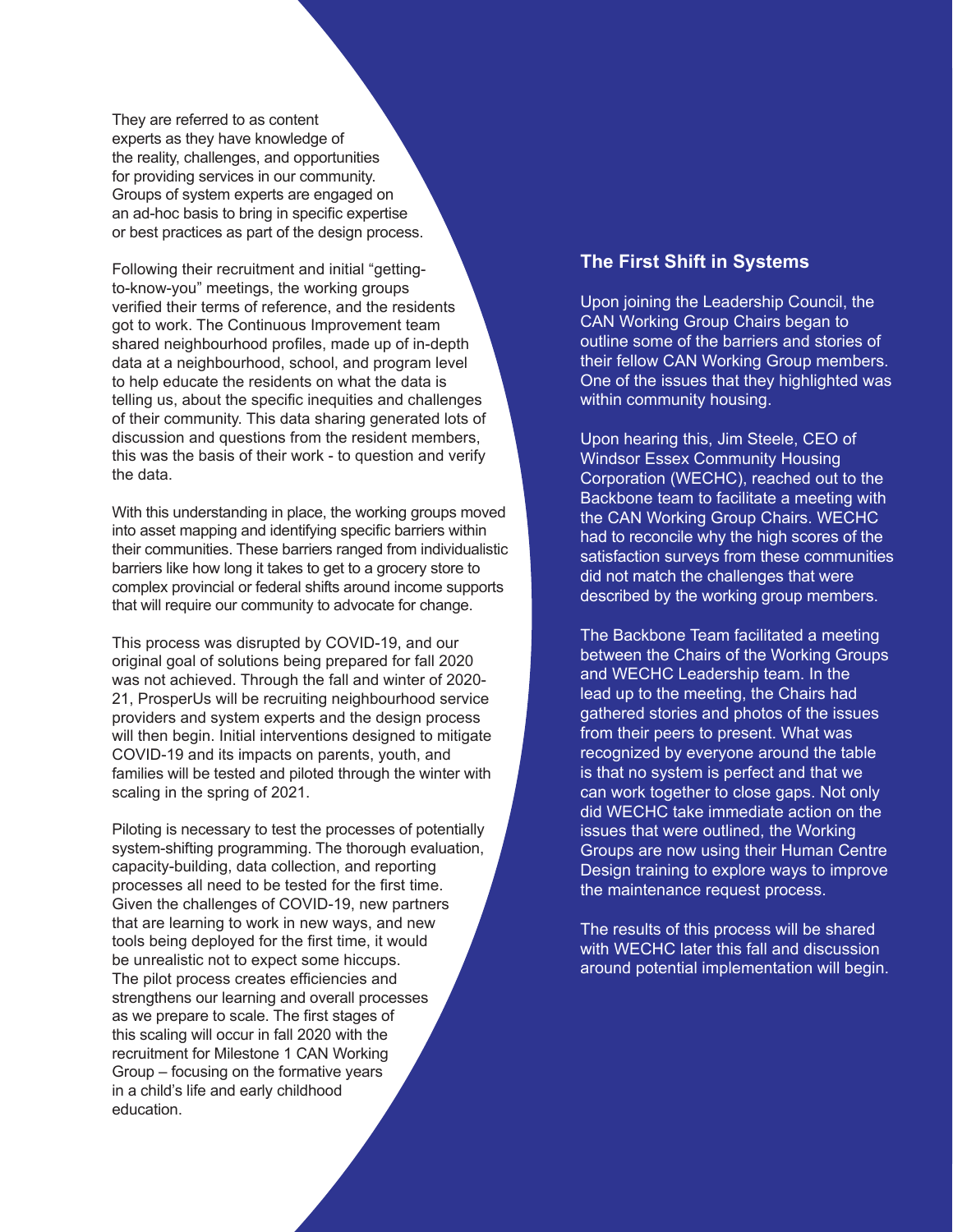# <span id="page-9-0"></span>**CAN Working Group Interim Evaluation**

The Backbone team took advantage of the pause in our process caused by COVID-19 to take stock of the progress that had been made and how we could improve. As a part of the continuous improvement process, there was always a plan to evaluate the newly formed CAN Working Group process. The Backbone team began conducting a series of long-form interviews with the CAN Working Group members on all aspects of their involvement to date. Thirty CAN Working Group members and all nine partner facilitators and co-chairs were interviewed on all aspects of the process: recruitment, training and onboarding, meetings, and the impacts of COVID-19.

What members reported was that the CAN process was successful in bringing together diverse groups of individuals through an application process that was efficient and inclusive. Once members were recruited, the community engagement activities were designed in a way that helped build an environment of learning and empowerment. Members reported that the mutual learning process allowed them to experience diversity of opinion, improve their understanding about

# **Career Success Report**

From October 2019 to March 2020, funded by the Ontario Trillium Foundation, Workforce WindsorEssex collected data in the Windsor-Essex region to develop a definition for youth career success. This measure had previously not existed in the region. This research addresses a key milestone for the overall ProsperUs project. Career success for youth in Windsor-Essex can be defined as the following: having a stable job that is enjoyable and provides opportunities for growth, while also being financially stable.

The main purpose of this research was to identify the most important factors that contribute to an individual's definition of career success and what can be done to help ensure that individuals are able to experience career success in the Windsor-Essex region. In order to conduct this research, Workforce WindsorEssex conducted a literature review of past career success research, hosted focus groups with individuals within the Windsor-Essex region, held consultations with community stakeholders, and created a general survey open to those aged 18-29 in the region.

underlying barriers that cause poor educational outcomes for children and youth, and create an environment where members felt safe to share their stories. In addition, aligning individual members' personal aspirations under a common agenda has empowered residents and given them a feeling that their voices and opinions matter.

While the application process was transparent, more work is needed to ensure large racial groups, indigenous communities, and male members of the population are represented in the working groups. Through the implementation, we learned that it is important to manage expectations and inform members how their actions will turn into tangible results. To build trust and ensure accountability, a feedback mechanism also needs to be established to ensure information flows from the Leadership Council to the CAN working groups.

This feedback will drive how we engage existing working groups as well as all future groups. This interim evaluation report will be posted on the ProsperUs website following validation by CAN working group members.

This research represents a major milestone for the ProsperUS project. The report will allow the process to be repeated for defining career success well into the future. Download the full report on the [ProsperUs website](https://weunlockpotential.com/careersuccess/).

> *"Workforce WindsorEssex was proud to have conducted this research on behalf of the ProsperUs initiative. Defining career success for the region of Windsor-Essex is crucial to supporting the ongoing efforts of the ProsperUs team. Workforce WindsorEssex is happy to be a partner organization in this effort to ensure that children growing up in poverty in Windsor-Essex are provided with all the supports they require to become successful upon reaching adulthood."* **– Justin Falconer, CEO**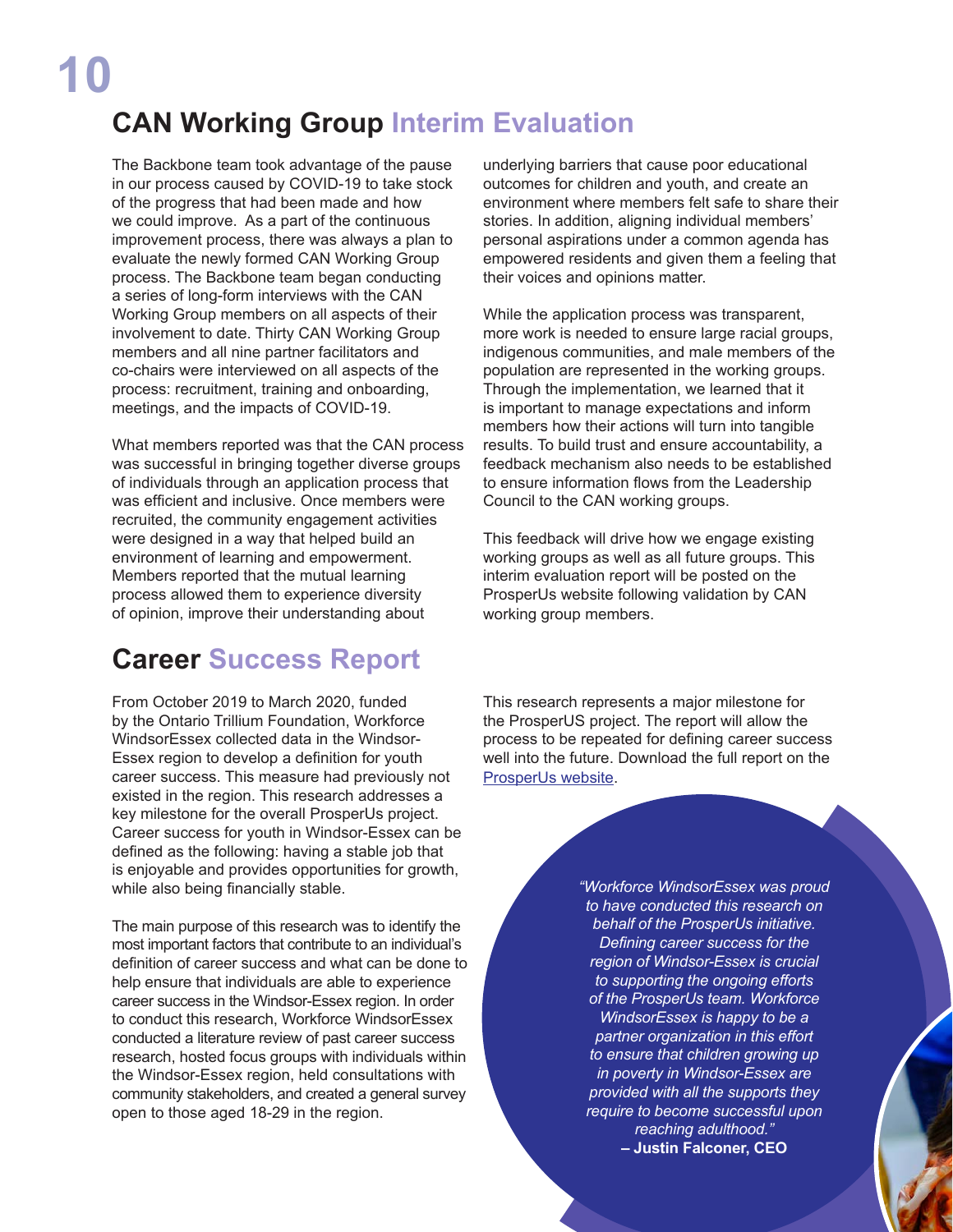# <span id="page-10-0"></span>**Capacity Building**

As part of our continuous improvement strategy, we recognize that we have to support partners to engage in this work. Since the Coming Together report, we have coordinated and delivered numerous initial capacity-building initiatives.

In Spring 2020, community agencies participated in a workshop delivered by Paul Schmitz of FSG Consulting Group and the Collective Impact Forum introducing the collective impact model. This was a first step in bringing our community onboard with the ProsperUs vision. A further exploration of systems change and adaptive leadership, facilitated by Ronna Warsh, encouraged our community leaders to think differently about the approach to tackling social issues in our region. ProsperUs will implement specific capacity-building activities aligned with the piloted solutions for selected partners, as well as broader community capacity-building processes in the fall of 2020 and winter 2021.

The CAN Working Groups also needed further support. CAN chairs and facilitators participated in several facilitator-training sessions delivered by Janice Forsyth of Forsyth Management Consulting, to learn new skills to effectively facilitate the CAN working groups' meetings. This professional development will not only help move the processes forward but also strengthen them in their careers.

The members of the working groups are also receiving training on human-centered design by Overlap Associates. This will be the foundation for introducing participants to designing and developing solutions through a human-centered lens that will enable them to work with service providers and system experts to overcome the challenges in their neighbourhoods.



**11** Capacity-building also means building understanding of the issues and educating the community. Since last summer, the Backbone team facilitated numerous "data talks", including with employees of a number of local companies, students at the University of Windsor School of Social Work and Faculty of Education, and members of the Windsor-Essex Children's Aid Society Poverty Committee.

*"The mission of the John McGivney Children's Centre (JMCC) is to provide family-centred holistic care to the community, enriching the lives of children and youth with special needs by helping them reach their full potential. We are proud to collaborate with partners across Windsor-Essex to reduce poverty and other systemic barriers so that all children will have a future of participation, acceptance and opportunities, a key part of JMCC's vision."* **– Jessica Sartori, CEO**

> *"Working together to share, own, and solve for the challenges that our neighbourhoods face is a core tenet of ProsperUs and the only way to create sustainable change. This is a process that involves radical listening, learning how to create a shared understanding of the challenges, and going deep into the many nuances of potential interventions. Investing the necessary time and resources in this community engagement and capacity building piece up front lays the foundation for making real change possible."*  **– Liz O'Neil, The O'Neil Foundation**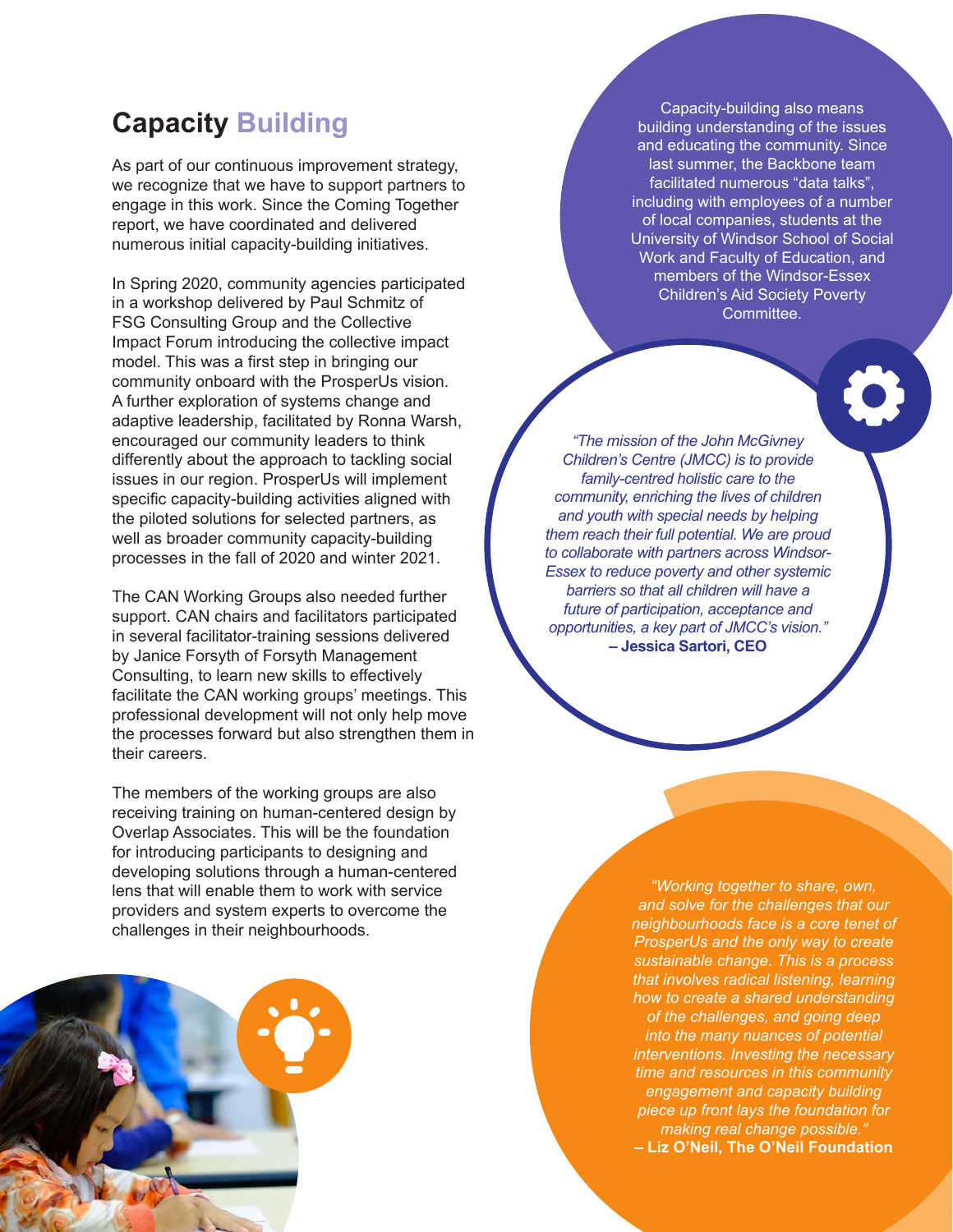# <span id="page-11-0"></span>**12**

# **Investors Table**

The work outlined in this report is bold and ambitious. It will require a comprehensive funding strategy to achieve our community vision. Investors will play a critical role in advancing a cradle to career system, and so our goal over the next year is to convene the region's first-ever multi-sector Investors Table.

Through 2019 and into 2020, the Backbone team researched how to bring this potentially transformative investment process together. Research tells us that funder collaboratives can strengthen collective impact strategies in many ways. First, it allows for pooled resources for increased efficiency to fund community solutions at greater scale, ultimately leading to enhanced impact. Second, it creates opportunities for learning, leveraging the strengths of each investor while providing them greater access to new expertise and capacity-building opportunities of their own. Third, investors are uniquely positioned to use their convening power to broker relationships, unlock new funding for our region,

and advocate for advancements in relevant social policy. Finally, over time, mature collective impact strategies also realize increased cost savings through the implementation of a coordinated, Backbone-supported community investment approach.

Prior to COVID-19, ProsperUs began the process of sharing these findings with key public, private, government, and philanthropic investors in our region. As the CAN working groups get closer to solutions, the investors' convening process will begin. Investors will play a role in the codesign and long-term sustainable funding of the solutions. A number of businesses, foundations and philanthropists have agreed to come to the table when solutions are ready, and invest in solving challenges in Windsor and Essex County. Over the long term, they will become a collaborative of community partners who are committed to a model of shared success. Investors will share in successes and learnings as they work together to move the needle on cradle to career outcomes.

# **COVID-19 Impacts and a New Roadmap for Our Collective Action**

COVID-19 changed everything. Many of the ProsperUs Leadership Council members have borne the administrative brunt of responding to the direct impacts of COVID-19. Their organizations and staff have been on the frontlines ensuring that our community is safe. The impacts were not only felt by these organizations, their staff and people they serve but also the children, youth and parents that we collectively are seeking to support.

Data emerging from United States and Canada has shown that the pandemic has amplified many inequalities in our society. For many of the communities and populations that ProsperUs has identified to support, local data points to them being disproportionately impacted.

Impacts ranged from essential and frontline workers who are disproportionally racialized, working through the pandemic and were at a higher at-risk of exposure<sup>1</sup>, to children falling behind academically during lock down and are now struggling to catch up with new ways of learning<sup>2</sup>, to increasing evidence of domestic violence and unsafe  $conditions$  at a home<sup>3</sup>, and high stress and poorer mental health hitting all rungs of society.4 When looking at long-term solutions, the status quo is unsustainable. As a result, ProsperUs

 <https://www150.statcan.gc.ca/n1/pub/45-28-0001/2020001/article/00042-eng.htm> [http://angusreid.org/covid-19-kids-opening-schools/](http://angusreid.org/covid19-kids-opening-schools/) <https://www150.statcan.gc.ca/n1/pub/45-28-0001/2020001/article/00065-eng.htm> [https://cmho.org/-19-mental-health-impacts/](https://cmho.org/covid-19-mental-health-impacts/)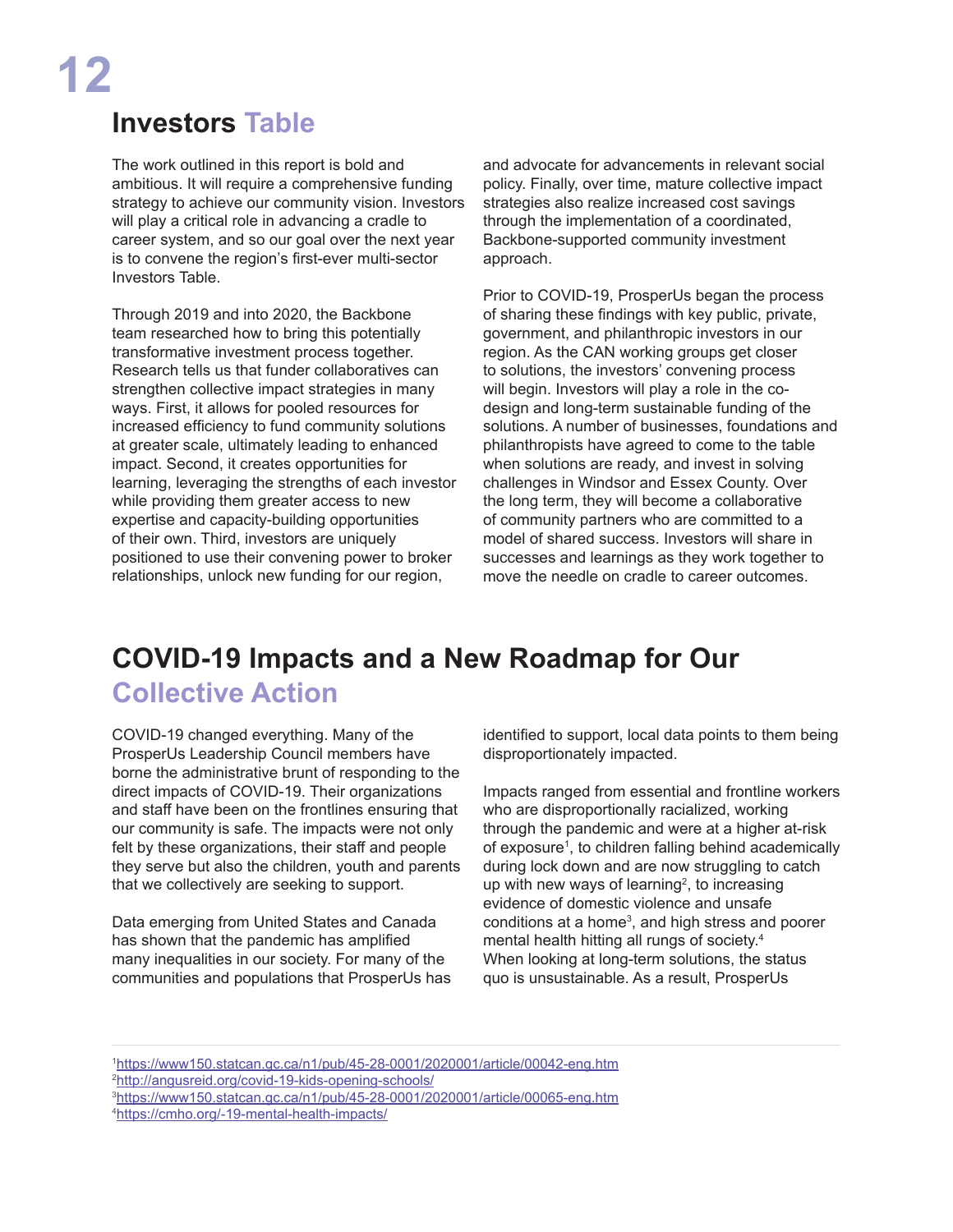is grounding its work in an inclusive economic growth model that is increasingly being adopted by communities across North America. The UN Sustainable Development Goals and Social Determinants of Health both embed these principles.5

Many of these elements are much bigger than what an individual program in a neighbourhood can resolve. The five principles outlined are foundational to ProsperUs work and underlay many of the core activities that we will undertake, including advocacy with local, provincial, and federal governments. The

solutions that emerge will build off successful work that is already occurring in our community while offering new and innovative solutions to challenges that we have not been able to solve to create pathways to success for children, youth, and their families in Windsor-Essex.

We do not know what the future holds and although the pandemic has delayed our processes, it has not derailed them. It is possible that COVID-19 may further delay our processes and ambitious objectives for next year but the back cover of this report shares our road map for 2021.



#### **5 Elements of an Inclusive Economy**

5 [https://www.rockefellerfoundation.org/blog/five-characteristics-inclusive-economy-getting-beyond-equity-growth](https://www.rockefellerfoundation.org/blog/five-characteristics-inclusive-economy-getting-beyond-equ)[dichotomy/;](https://www.rockefellerfoundation.org/blog/five-characteristics-inclusive-economy-getting-beyond-equ) <https://sustainabledevelopment.un.org/index.php?page=view&type=400&nr=723&menu=1515>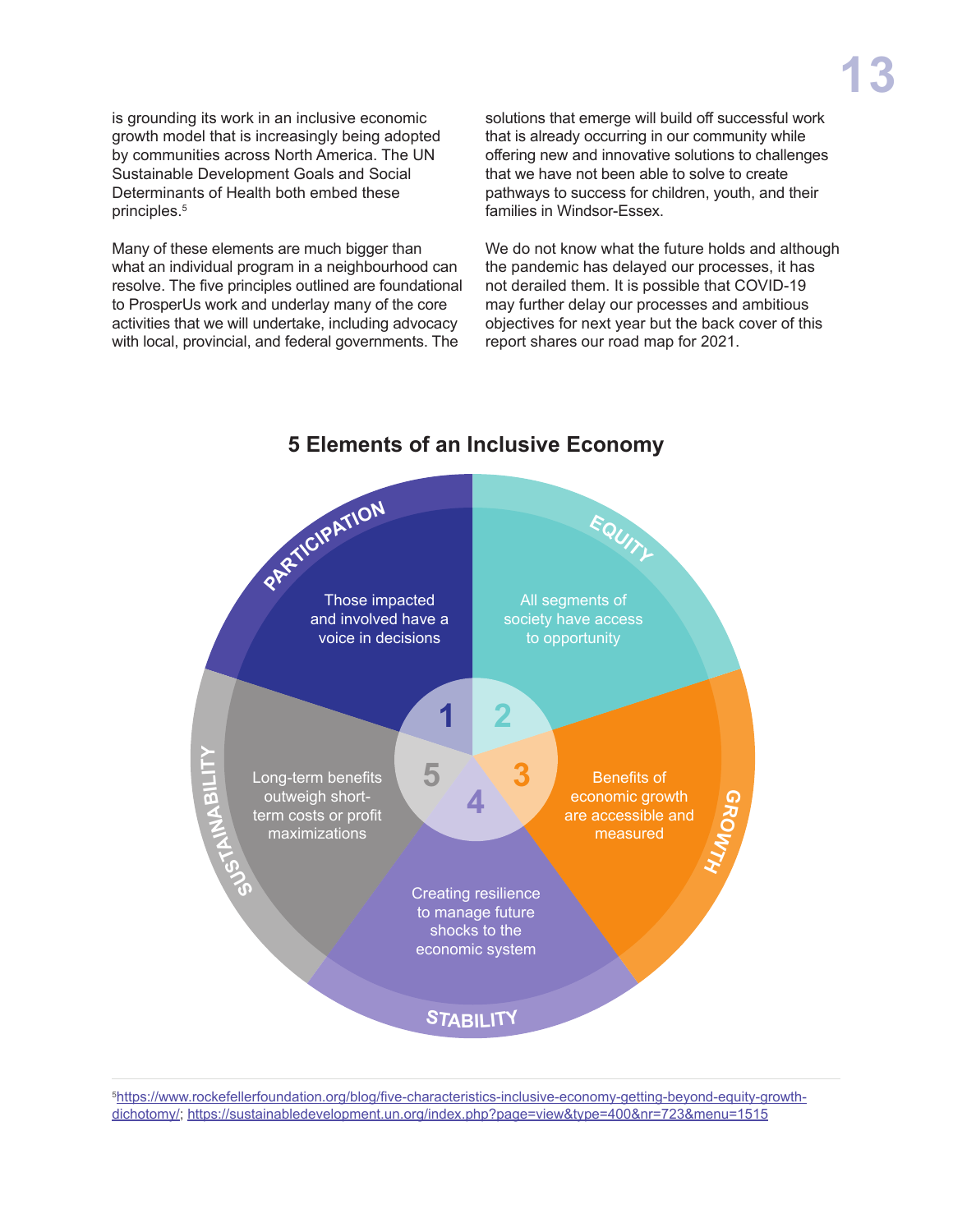## **2021 Roadmap**

<span id="page-13-0"></span>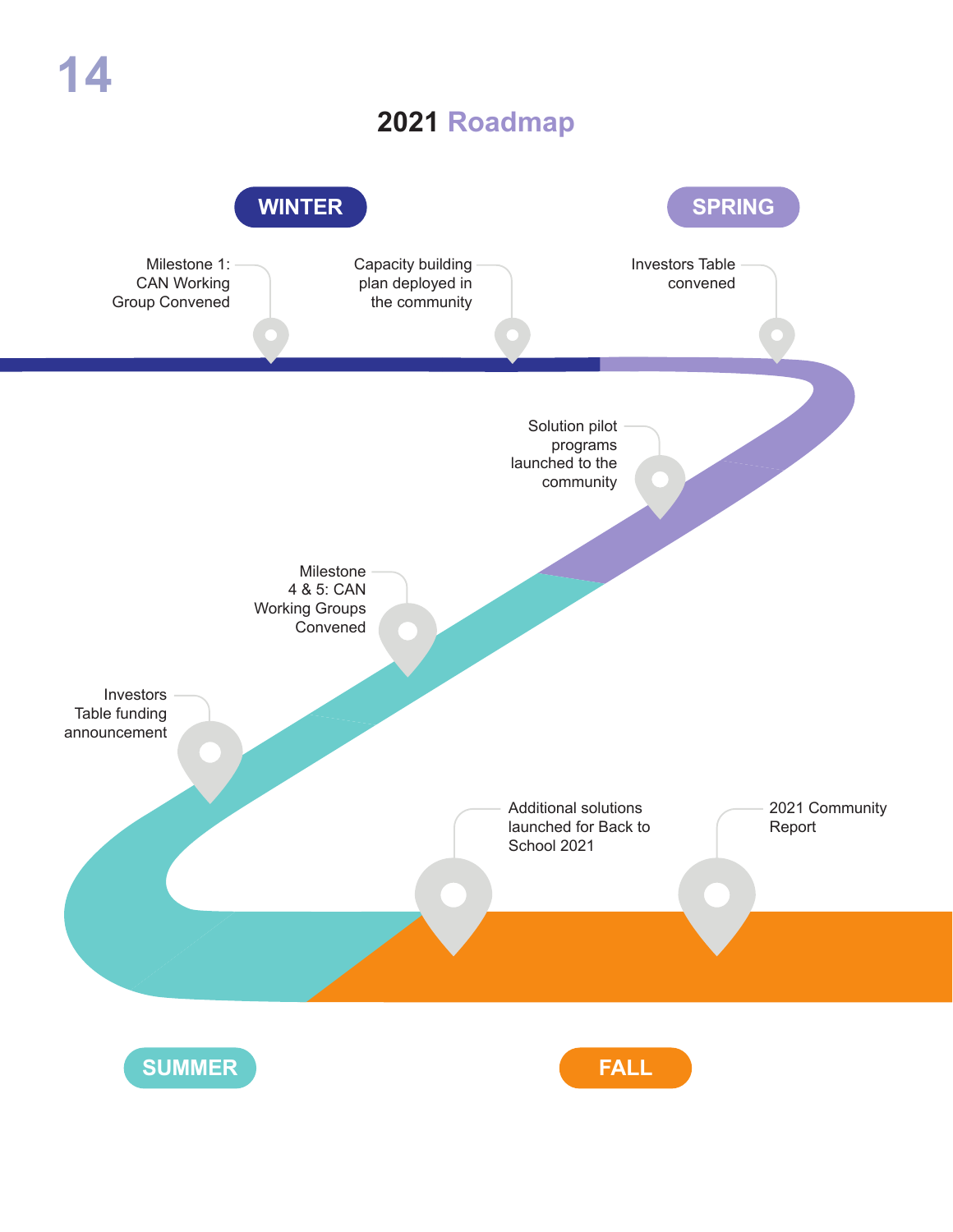# <span id="page-14-0"></span>**ProsperUs Members**

- Jim Inglis, BMO Financial Group
- Jelena Payne, City of Windsor
- Frédéric Boulanger, Collège Boréal
- Joseph Picard, Conseil Scolaire Catholique Providence
- Robert Maisonville, County of Essex
- David Petten, CUPE Local 543
- Kristin Kennedy, Erie Shores Healthcare
- Pete Crvenkovski, Erie St. Clair LHIN FCA
- Erin Kelly, Greater Essex County District School Board
- Charles Rosen, HBM+, Div. of Green Shield Canada Inc.
- Janice Kaffer, Hôtel-Dieu Grace Healthcare
- Diane Holden, Immigration, Refugees and Citizenship Canada
- Jessica Sartori, John McGivney Children's Centre
- Tamer Ibrahim, Laidlaw Foundation
- Wendy Parsons, Leamington District Chamber of Commerce
- Lori Atkinson, Libro Credit Union
- Mark Horrocks, Ministry of Children, Community & Social Services
- Ministry of Community Safety and Correctional Services
- Ministry of Education
- Ministry of Training, Colleges and Universities
- Mayor Hilda Macdonald, Municipality of **Leamington**
- Reza Shahbazi, New Canadians' Centre of Excellence Inc.
- Jamie Smith, Ontario Provincial Police
- PricewaterhouseCoopers LLP
- Jeff Osgarby, RBC Royal Bank
- Frances Savoni, RBC Royal Bank
- Carolyn Warkentin, South Essex Community Council
- Patricia France, St. Clair College
- Eric Griggs, TD Bank
- Noah Tepperman, Tepperman's
- Elizabeth O'Neil Meurehg, The O'Neil Foundation
- Carol Derbyshire, Toldo Foundation
- Manny Cardoso, Unifor Local 444
- Tim Catherwood, United Way/Centraide Windsor-Essex County
- Prof. Jeffrey Berryman, University of Windsor
- Brian Hogan, Windsor & District Labour Council
- Jim Steele, Windsor Essex Community Housing Corporation
- Pamela Mizuno, Windsor Police Service
- David Musyj, Windsor Regional Hospital
- Terry Lyons, Windsor-Essex Catholic District School Board
- Derrick Drouillard, Windsor-Essex Children's Aid Society
- Terry Johnson, Windsor-Essex Children's Aid Society
- Lisa Kolody, WindsorEssex Community Foundation
- Kelly Farrugia, Windsor-Essex County Health Unit
- Theresa Marentette, Windsor-Essex County Health Unit
- Stephen MacKenzie, WindsorEssex Economic Development Corporation
- Rakesh Naidu, Windsor-Essex Regional Chamber of Commerce
- Michelle Suchiu, Workforce WindsorEssex
- Rose Ageitue
- Mohammed Al-Dailami
- Shelly Fellows
- Rose Hayes

*We are pleased to acknowledge the support of the following organizations in developing the Cradle to Career strategy:*





**Bill & Rochelle Tepperman**

HÔTEL-DIEU GRACE | CHOGH COLLOP